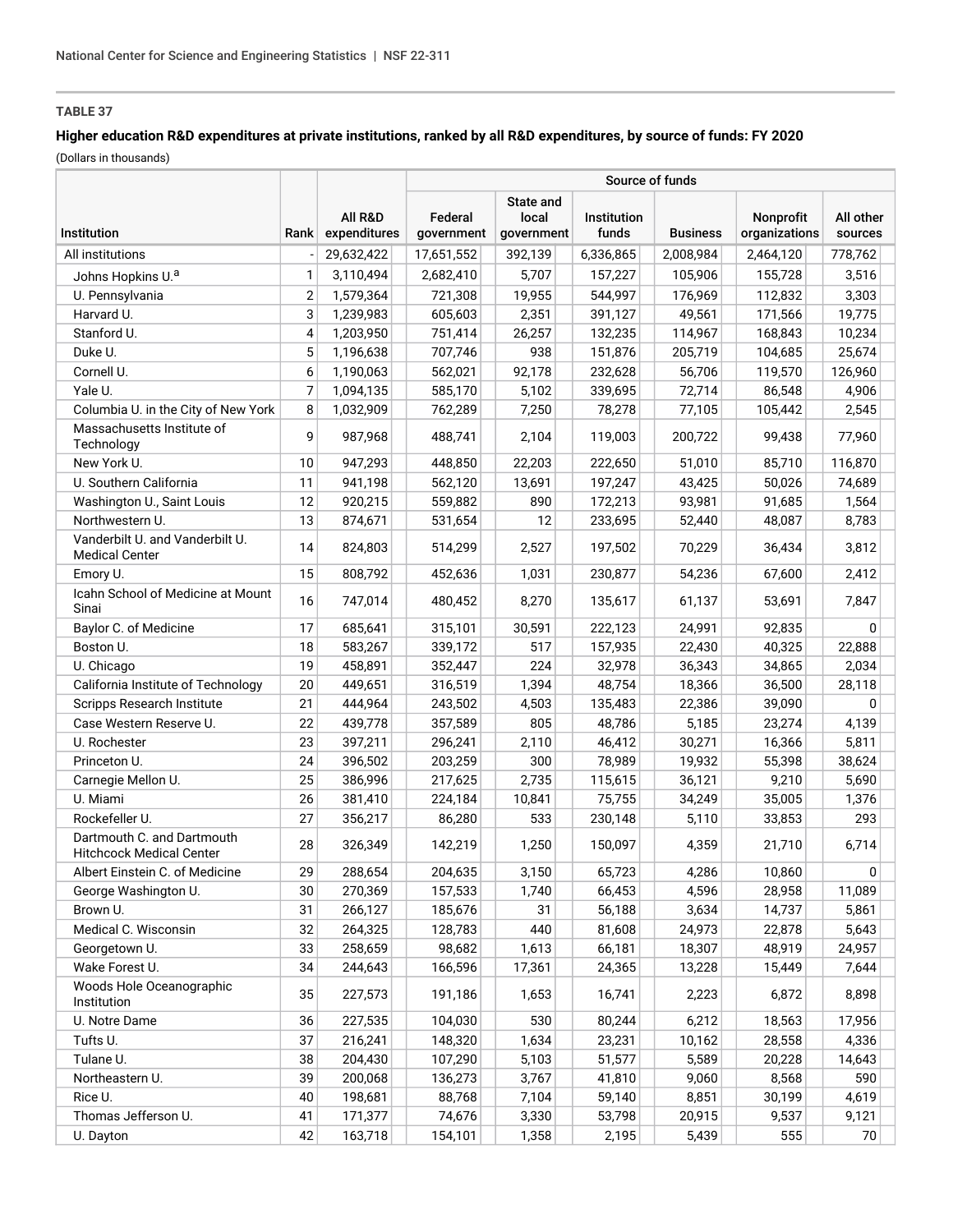# **Higher education R&D expenditures at private institutions, ranked by all R&D expenditures, by source of funds: FY 2020**

|                                                 |      |                         | Source of funds       |                                  |                             |                 |                                   |                      |  |  |  |  |
|-------------------------------------------------|------|-------------------------|-----------------------|----------------------------------|-----------------------------|-----------------|-----------------------------------|----------------------|--|--|--|--|
| Institution                                     | Rank | All R&D<br>expenditures | Federal<br>government | State and<br>local<br>government | <b>Institution</b><br>funds | <b>Business</b> | <b>Nonprofit</b><br>organizations | All other<br>sources |  |  |  |  |
| Syracuse U.                                     | 43   | 149,652                 | 31,861                | 4,812                            | 97,654                      | 4,516           | 10,673                            | 136                  |  |  |  |  |
| Drexel U.                                       | 44   | 143,123                 | 82,576                | 4,650                            | 38,742                      | 3,203           | 7,513                             | 6,439                |  |  |  |  |
| <b>Cold Spring Harbor Laboratory</b>            | 45   | 115,198                 | 62,215                | 32                               | 32,295                      | 1,222           | 19,434                            | 0                    |  |  |  |  |
| Rensselaer Polytechnic Institute                | 46   | 107,623                 | 52,150                | 4,959                            | 28,841                      | 15,594          | 6,079                             | 0                    |  |  |  |  |
| Rush U.                                         | 47   | 94,438                  | 65,343                | 1,886                            | 8,712                       | 12,732          | 5,765                             | 0                    |  |  |  |  |
| American U.                                     | 48   | 71,839                  | 16,123                | 622                              | 43,461                      | 513             | 10,486                            | 634                  |  |  |  |  |
| Saint Louis U.                                  | 49   | 69,528                  | 34,419                | 1,202                            | 21,359                      | 4,362           | 7,975                             | 211                  |  |  |  |  |
| Brandeis U.                                     | 50   | 63,201                  | 41,440                | 1,028                            | 10,612                      | 294             | 8,699                             | 1,128                |  |  |  |  |
| Boston C.                                       | 51   | 63,063                  | 31,038                | 1,801                            | 13,420                      | 872             | 15,173                            | 759                  |  |  |  |  |
| Van Andel Research Institute                    | 52   | 58,982                  | 18,538                | 0                                | 28,709                      | 409             | 2,566                             | 8,760                |  |  |  |  |
| Rochester Institute of Technology               | 53   | 57,777                  | 28,092                | 9,210                            | 15,970                      | 2,392           | 1,192                             | 921                  |  |  |  |  |
| Mercer U.                                       | 54   | 49,116                  | 31,572                | 62                               | 9,247                       | 5,452           | 191                               | 2,592                |  |  |  |  |
| Howard U.                                       | 55   | 44,933                  | 29,256                | 1,353                            | 10,860                      | 2,721           | 743                               | 0                    |  |  |  |  |
| Stevens Institute of Technology                 | 56   | 44,747                  | 33,461                | 1,499                            | 7,443                       | 1,356           | 909                               | 79                   |  |  |  |  |
| Worcester Polytechnic Institute                 | 57   | 43,092                  | 26,074                | 1,121                            | 9,165                       | 4,003           | 1,484                             | 1,245                |  |  |  |  |
| Southern Methodist U.                           | 58   | 43,081                  | 17,752                | 877                              | 20,640                      | 2,250           | 1,562                             | 0                    |  |  |  |  |
| U. Denver                                       | 59   | 41,349                  | 24,753                | 964                              | 7,145                       | 1,521           | 6,270                             | 696                  |  |  |  |  |
| Baylor U.                                       | 60   | 39,765                  | 8,851                 | 1,153                            | 21,821                      | 1,395           | 4,866                             | 1,679                |  |  |  |  |
| Loyola U., Chicago                              | 61   | 39,365                  | 24,018                | 164                              | 7,961                       | 3,384           | 2,860                             | 978                  |  |  |  |  |
| Brigham Young U., Provo                         | 62   | 38,569                  | 24,632                | 1,128                            | 6,386                       | 3,273           | 2,718                             | 432                  |  |  |  |  |
| Lehigh U.                                       | 63   | 38,064                  | 26,816                | 1,888                            | 8,181                       | 758             | 378                               | 43                   |  |  |  |  |
| Marquette U.                                    | 64   | 37,136                  | 13,187                | 539                              | 15,058                      | 1,027           | 2,162                             | 5,163                |  |  |  |  |
| Morehouse School of Medicine                    | 65   | 29,813                  | 22,500                | 273                              | 5,504                       | 0               | 1,536                             | 0                    |  |  |  |  |
| Illinois Institute of Technology                | 66   | 29,122                  | 24,244                | 36                               | 1,739                       | 1,562           | 948                               | 593                  |  |  |  |  |
| Chapman U.                                      | 67   | 26,660                  | 7,850                 | 1,168                            | 11,717                      | 616             | 5,301                             | 8                    |  |  |  |  |
| Nova Southeastern U.                            | 68   | 26,035                  | 10,452                | 2,652                            | 10,764                      | 1,309           | 610                               | 248                  |  |  |  |  |
| Villanova U.                                    | 69   | 25,505                  | 4,921                 | 1,386                            | 17,542                      | 350             | 1,056                             | 250                  |  |  |  |  |
| Catholic U. of America                          | 70   | 25,221                  | 22,503                | 118                              | 1,429                       | 411             | 760                               | $\mathbf 0$          |  |  |  |  |
| Loma Linda U.                                   | 71   | $25,077$ i              | $17,457$ i            | 754<br>-i                        | 3,382                       | $1,857$ i<br>Ť  | $1,526$ i                         | 101<br>Ξi            |  |  |  |  |
| Albany Medical C.                               | 72   | 23,510                  | 12,940                | 0                                | 4,069                       | 3,954           | 1,003                             | 1,544                |  |  |  |  |
| Teachers C., Columbia U.                        | 73   | 22,630                  | 7,614                 | 265                              | <b>NA</b>                   | 1,038           | 10,766                            | 2,947                |  |  |  |  |
| Tuskegee U.                                     | 74   | 20,973                  | 15,122                | 2,624                            | 2,706                       | 0               | 0                                 | 521                  |  |  |  |  |
| Fordham U.                                      | 75   | 20,456                  | 3,831                 | 333                              | 14,154                      | 58              | 1,118                             | 962                  |  |  |  |  |
| Creighton U.                                    | 76   | 20,339                  | 7,583                 | 2,929                            | 6,845                       | 1,207           | 817                               | 958                  |  |  |  |  |
| New York Medical C.                             | 77   | 20,137                  | 12,106                | 1,319                            | 243                         | 4,039           | 1,812                             | 618                  |  |  |  |  |
| U. Tulsa                                        | 78   | 18,787                  | 4,697                 | 720                              | 3,104                       | 9,732           | 427                               | 107                  |  |  |  |  |
| Florida Institute of Technology                 | 79   | 18,271                  | 10,999                | 2,028                            | 3,191                       | 922             | 390                               | 741                  |  |  |  |  |
| Embry-Riddle Aeronautical U.                    | 80   | 17,786                  | 11,542                | 29                               | 1,183                       | 3,151           | 460                               | 1,421                |  |  |  |  |
| Duquesne U.                                     | 81   | 17,485                  | 4,981                 | 798                              | 9,566                       | 267             | 1,873                             | 0                    |  |  |  |  |
| Texas Christian U.                              | 82   | 15,326                  | 3,168                 | 386                              | 10,010                      | 1,493           | 166                               | 103                  |  |  |  |  |
| Clarkson U.                                     | 83   | 15,104                  | 7,095                 | 1,394                            | 4,425                       | 1,483           | 490                               | 217                  |  |  |  |  |
| Rosalind Franklin U. of Medicine<br>and Science | 84   | 14,601                  | 8,504                 | 56                               | 4,474                       | 958             | 609                               | 0                    |  |  |  |  |
| Long Island U.                                  | 85   | 13,997                  | 1,349                 | 0                                | 12,135                      | 234             | 238                               | 41                   |  |  |  |  |
| Meharry Medical C.                              | 86   | 13,870                  | 12,573                | 0                                | 315                         | 3               | 979                               | 0                    |  |  |  |  |
| Charles R. Drew U. of Medicine and<br>Science   | 87   | 13,682                  | 9,863                 | 311                              | 3,202                       | 0               | 306                               | $\mathbf{0}$         |  |  |  |  |
| Ponce Health Sciences U.                        | 88   | 13,566                  | 11,228                | 220                              | <b>NA</b>                   | 0               | 0                                 | 2,118                |  |  |  |  |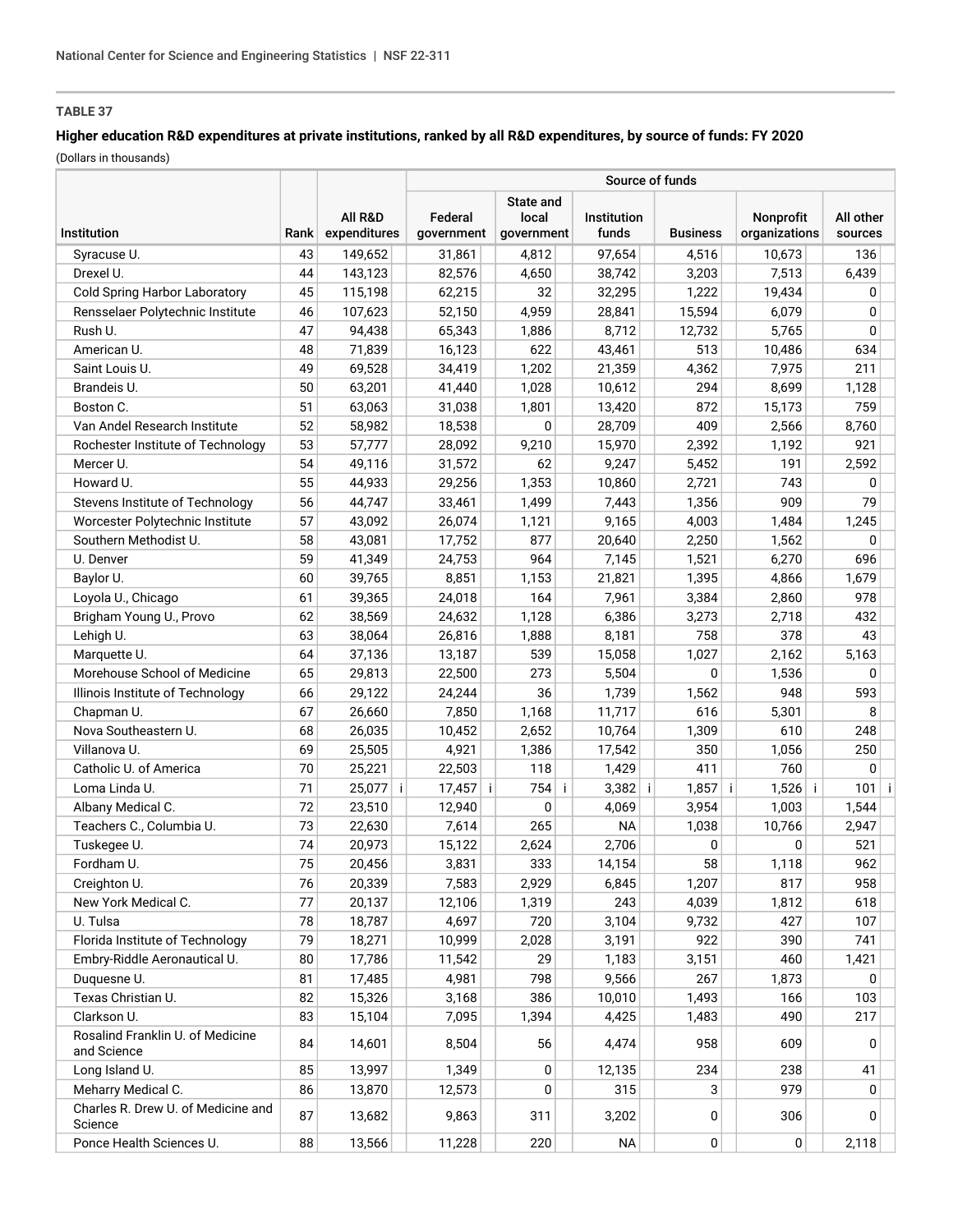## **Higher education R&D expenditures at private institutions, ranked by all R&D expenditures, by source of funds: FY 2020**

|                                                    |      |                         | Source of funds       |                                  |                      |                 |                            |                        |  |  |  |  |
|----------------------------------------------------|------|-------------------------|-----------------------|----------------------------------|----------------------|-----------------|----------------------------|------------------------|--|--|--|--|
| Institution                                        | Rank | All R&D<br>expenditures | Federal<br>government | State and<br>local<br>government | Institution<br>funds | <b>Business</b> | Nonprofit<br>organizations | All other<br>sources   |  |  |  |  |
| New School                                         | 89   | 13,186                  | 1,050                 | 142                              | 3,503                | 144             | 7,022                      | 1,325                  |  |  |  |  |
| Bryn Mawr C.                                       | 90   | 11,575                  | 1,531                 | 0                                | 9,742                | 27              | 275                        | 0                      |  |  |  |  |
| Hampton U.                                         | 91   | 11,402                  | 11,278                | 0                                | 124                  | 0               | 0                          | 0                      |  |  |  |  |
| Xavier U. Louisiana                                | 92   | 11,387                  | 9,680                 | 775                              | 879                  | 0               | 53                         | 0                      |  |  |  |  |
| Midwestern U.                                      | 93   | 10,479                  | 936                   | 50                               | 8,776                | 481             | 236                        | 0                      |  |  |  |  |
| Clark U.                                           | 94   | 10,277                  | 3,350                 | 93                               | 5,338                | 12              | 1,456                      | 28                     |  |  |  |  |
| St. Edward's U.                                    | 95   | 9,619                   | 7,700                 | 900                              | 925                  | 14              | 30                         | 50                     |  |  |  |  |
| Claremont Graduate U.                              | 96   | 9,403                   | 809                   | 408                              | 3,440                | 657             | 4,046                      | 43                     |  |  |  |  |
| U. San Diego                                       | 97   | 8,607                   | 2,398                 | 169                              | 5,418                | 0               | 436                        | 186                    |  |  |  |  |
| Clark Atlanta U.                                   | 98   | 8,452                   | 5,324                 | 0                                | 3,016                | 47              | 65                         | 0                      |  |  |  |  |
| Wesleyan U.                                        | 99   | 8,300                   | 4,305                 | 31                               | 3,137                | 97              | 651                        | 79                     |  |  |  |  |
| Wellesley C.                                       | 100  | 8,088                   | 4,441                 | 49                               | <b>NA</b>            | 158             | 2,497                      | 943                    |  |  |  |  |
| Edward Via C. of Osteopathic<br>Medicine           | 101  | 7,475                   | 566                   | 3                                | 6,443                | 150             | 313                        | 0                      |  |  |  |  |
| Loyola Marymount U.                                | 102  | 7,193                   | 1,105                 | 921                              | 4,593                | 3               | 571                        | 0                      |  |  |  |  |
| Azusa Pacific U.                                   | 103  | 7,068                   | 128                   | 95                               | 6,704                | $\overline{2}$  | 139                        | 0                      |  |  |  |  |
| U. New England                                     | 104  | 6,886                   | 5,064                 | 1                                | 1,698                | 26              | 92                         | 5                      |  |  |  |  |
| DePaul U.                                          | 105  | 6,557                   | 5,156                 | 0                                | 925                  | 0               | 450                        | 26                     |  |  |  |  |
| Western U. of Health Sciences                      | 106  | 5,899                   | 4,486                 | 522                              | 29                   | 635             | 165                        | 62                     |  |  |  |  |
| Toyota Technological Institute,                    | 107  | 5,887                   | 3,038                 | $\Omega$                         | 1,513                | 1,230           | 106                        | 0                      |  |  |  |  |
| Chicago<br>Claremont McKenna C.                    | 108  |                         | 771                   | 52                               |                      | 0               | 511                        | 0                      |  |  |  |  |
| Pacific U.                                         |      | 5,846                   |                       |                                  | 4,512                | 447             | 549                        |                        |  |  |  |  |
| Grinnell C.                                        | 109  | 5,842                   | 2,596                 | 289                              | 1,961                |                 |                            | 0                      |  |  |  |  |
| Seton Hall U.                                      | 110  | 5,826                   | 644                   | 0                                | 4,328<br>88          | 0               | 309                        | 545                    |  |  |  |  |
|                                                    | 111  | 5,718                   | 2,725                 | 1,993                            |                      | 210             | 702                        | $\mathbf{0}$           |  |  |  |  |
| Bucknell U.                                        | 112  | 5,339<br>÷i             | $1,693$ i             | 76<br>-i                         | 3,023                | 202<br>-i       | $335$ i<br>÷               | 10 <sup>1</sup><br>-İ. |  |  |  |  |
| Reed C.                                            | 113  | 5,155                   | 1,806                 | 33                               | 2,897                | 0               | 303                        | 116                    |  |  |  |  |
| Des Moines U.                                      | 114  | 5,021                   | 449                   | 255                              | 4,068                | 3               | 246                        | 0                      |  |  |  |  |
| Williams C.                                        | 115  | 4,924<br>÷              | $1,086$ i             | 0                                | ÷<br>$1,663$ i       | 0               | 137<br>j.<br>÷             | $2,038$ i              |  |  |  |  |
| Amherst C.                                         | 116  | 4,906                   | 1,775                 | 0                                | 2,230                | $\mathbf{0}$    | 10                         | 891                    |  |  |  |  |
| U. of Health Sciences and<br>Pharmacy in St. Louis | 117  | 4,835                   | 3,767                 | 0                                | 547                  | 431             | 90                         | 0                      |  |  |  |  |
| Morehouse C.                                       | 118  | 4,825                   | 4,825                 | 0                                | 0                    | 0               | 0                          | $\mathbf 0$            |  |  |  |  |
| U. Detroit Mercy                                   | 119  | 4,786                   | 4,226                 | 0                                | 524                  | 13              | 23                         | 0                      |  |  |  |  |
| Smith C.                                           | 120  | 4,685                   | 2,650                 | 0                                | 1,401                | 68              | 566                        | 0                      |  |  |  |  |
| Gallaudet U.                                       | 121  | 4,599                   | 1,841                 | 0                                | 2,414                | 0               | 326                        | 18                     |  |  |  |  |
| Haverford C.                                       | 122  | 4,473                   | 2,680                 | 0                                | 1,168                | 0               | 163                        | 462                    |  |  |  |  |
| Roseman U. of Health Sciences                      | 123  | 4,380                   | 56                    | 0                                | 4,099                | 216             | 9                          | 0                      |  |  |  |  |
| Pace U.                                            | 124  | 4,272                   | 2,997                 | 0                                | 1,103                | 7               | 147                        | 18                     |  |  |  |  |
| U. Central del Caribe                              | 125  | 3,931                   | 2,743                 | 267                              | 846                  | 0               | 0                          | 75                     |  |  |  |  |
| Fisk U.                                            | 126  | 3,904                   | 3,811                 | 15                               | 0                    | 16              | 62                         | 0                      |  |  |  |  |
| U. New Haven                                       | 127  | 3,843                   | 1,440                 | 473                              | 363                  | 390             | 1,170                      | 7                      |  |  |  |  |
| Hope C.                                            | 128  | 3,822                   | 1,155                 | 0                                | 1,492                | 0               | 1,119                      | 56                     |  |  |  |  |
| Albany C. of Pharmacy and Health<br>Sciences       | 129  | 3,765                   | 1,938                 | 0                                | 822                  | 841             | 137                        | 27                     |  |  |  |  |
| U. of the Sciences Philadelphia                    | 130  | 3,761                   | 1,126                 | 234                              | 1,042                | 850             | 509                        | 0                      |  |  |  |  |
| Barnard C.                                         | 131  | 3,748                   | 2,800                 | 0                                | 467                  | 60              | 421                        | $\overline{0}$         |  |  |  |  |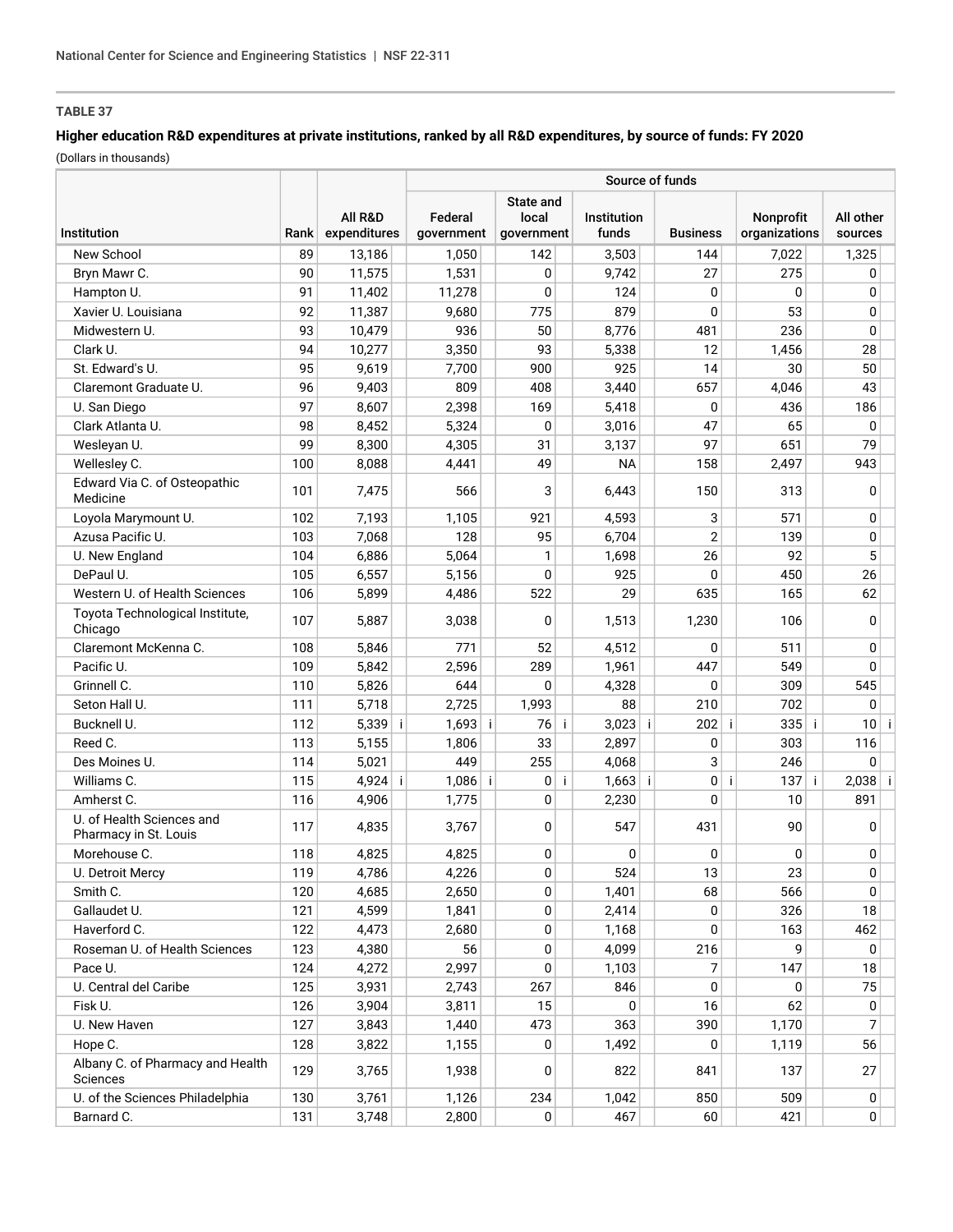### **Higher education R&D expenditures at private institutions, ranked by all R&D expenditures, by source of funds: FY 2020**

|                                                                                                               |      |                         | Source of funds       |                                  |     |                      |  |                 |                            |  |                      |  |  |
|---------------------------------------------------------------------------------------------------------------|------|-------------------------|-----------------------|----------------------------------|-----|----------------------|--|-----------------|----------------------------|--|----------------------|--|--|
| Institution                                                                                                   | Rank | All R&D<br>expenditures | Federal<br>government | State and<br>local<br>government |     | Institution<br>funds |  | <b>Business</b> | Nonprofit<br>organizations |  | All other<br>sources |  |  |
| Memorial Sloan Kettering Cancer<br>Center. Louis V. Gerstner Jr.<br><b>Graduate S. of Biomedical Sciences</b> | 132  | 3,737                   | 342                   |                                  | 0   | 3,362                |  | 0               | 33                         |  | 0                    |  |  |
| Carleton C.                                                                                                   | 133  | 3,732                   | 1,236                 |                                  | 17  | 2,052                |  | 0               | 427                        |  | 0                    |  |  |
| Franklin and Marshall C.                                                                                      | 134  | 3,623                   | 1,202                 | 204                              |     | 1,747                |  | 231             | 73                         |  | 166                  |  |  |
| New York Institute of Technology                                                                              | 135  | 3,580                   | 1,542                 | 153                              |     | 1,592                |  | 0               | 293                        |  | $\mathbf 0$          |  |  |
| Touro U.                                                                                                      | 136  | 3,551                   | 1,558                 |                                  | 63  | 1,876                |  | 53              | $\mathbf{1}$               |  | $\mathbf{0}$         |  |  |
| MGH Institute of Health<br>Professions                                                                        | 137  | 3,549                   | 3,014                 |                                  | 0   | 20                   |  | 0               | 515                        |  | 0                    |  |  |
| Swarthmore C.                                                                                                 | 138  | 3,544                   | 1,041                 |                                  | 0   | 2,278                |  | 0               | 225                        |  | 0                    |  |  |
| Trinity U.                                                                                                    | 139  | 3,472                   | 1,207                 |                                  | 17  | 1,280                |  | 0               | 886                        |  | 82                   |  |  |
| Philadelphia C. of Osteopathic<br>Medicine                                                                    | 140  | 3,360                   | 422                   |                                  | 0   | 2,415                |  | 0               | 523                        |  | $\mathbf{0}$         |  |  |
| Lewis and Clark C.                                                                                            | 141  | 3,350                   | 1,268                 |                                  | 0   | 1,527                |  | 0               | 555                        |  | 0                    |  |  |
| High Tech High Graduate School of<br>Ed.                                                                      | 142  | 3,304                   | $\Omega$              |                                  | 0   | 0                    |  | 0               | 3,304                      |  | 0                    |  |  |
| St. John's U., New York                                                                                       | 143  | 3,282                   | 1,805                 |                                  | 0   | 789                  |  | 147             | 374                        |  | 167                  |  |  |
| Milwaukee School of Engineering                                                                               | 144  | 3,190                   | 613                   |                                  | 0   | 0                    |  | 2,575           | $\overline{2}$             |  | $\mathbf 0$          |  |  |
| Saint Joseph's U.                                                                                             | 145  | 3,150                   | 1,047                 | 812                              |     | 1,084                |  | 123             | 84                         |  | 0                    |  |  |
| Harvey Mudd C.                                                                                                | 146  | 2,916                   | 1,748                 |                                  | 0   | 926                  |  | 26              | 93                         |  | 123                  |  |  |
| Colgate U.                                                                                                    | 147  | 2,913                   | 918                   |                                  | 0   | 1,768                |  | 12              | 215                        |  | 0                    |  |  |
| Pomona C.                                                                                                     | 148  | 2,855                   | 1,123                 |                                  | 12  | 1,564                |  | 0               | 156                        |  | 0                    |  |  |
| Alfred U.                                                                                                     | 149  | 2,780                   | 947                   | 857                              |     | 662                  |  | 314             | 0                          |  | 0                    |  |  |
| Yeshiva U.                                                                                                    | 150  | 2,763                   | 772                   |                                  | 0   | 1,407                |  | 0               | 239                        |  | 345                  |  |  |
| Spelman C.                                                                                                    | 151  | 2,750                   | 2,136                 |                                  | 0   | 477                  |  | 137             | 0                          |  | 0                    |  |  |
| Bowdoin C.                                                                                                    | 152  | 2,719                   | 1,862                 |                                  | 33  | 707                  |  | 1               | 116                        |  | 0                    |  |  |
| Santa Clara U.                                                                                                | 153  | 2,682                   | 1,522                 | 311                              |     | <b>NA</b>            |  | 283             | 566                        |  | 0                    |  |  |
| U. of St. Thomas (MN)                                                                                         | 154  | 2,679                   | 450                   | 212                              |     | 801                  |  | 550             | 555                        |  | 111                  |  |  |
| Occidental C.                                                                                                 | 155  | 2,657                   | 1,567                 | 279                              |     | <b>NA</b>            |  | 303             | 508                        |  | 0                    |  |  |
| Dillard U.                                                                                                    | 156  | 2,523                   | 1,200                 |                                  | 87  | 771                  |  | 0               | 98                         |  | 367                  |  |  |
| Johnson C. Smith U.                                                                                           | 157  | 2,472                   | 2,230                 | 132                              |     | 0                    |  | 10              | 100                        |  | $\mathbf 0$          |  |  |
| U. Richmond                                                                                                   | 158  | 2,469                   | 1,628                 |                                  | 0   | 613                  |  | 0               | 228                        |  | 0                    |  |  |
| Skidmore C.                                                                                                   | 159  | 2,412                   | 1,827                 |                                  | 0   | 441                  |  | 0               | 144                        |  | 0                    |  |  |
| Babson C.                                                                                                     | 160  | 2,352                   | 14                    |                                  | 0   | 1,007                |  | 358             | 683                        |  | 290                  |  |  |
| Bates C.                                                                                                      | 161  | 2,303                   | 1,885                 |                                  | 0   | 212                  |  | 0               | 104                        |  | 102                  |  |  |
| Colorado C.                                                                                                   | 162  | 2,291                   | 196                   | 290                              |     | 917                  |  | 0               | 888                        |  | $\mathbf{0}$         |  |  |
| Davidson C.                                                                                                   | 163  | 2,263                   | 1,411                 |                                  | 0   | 413                  |  | 10              | 408                        |  | 21                   |  |  |
| U. San Francisco                                                                                              | 164  | 2,161                   | 148                   | 118                              |     | 1,372                |  | 0               | 523                        |  | 0                    |  |  |
| Keck Graduate Institute                                                                                       | 165  | 2,152 i                 | $1,113$ i             |                                  | 0 i | $687$ i              |  | $142$ i         | $35$ i                     |  | $175$ i              |  |  |
| Hobart and William Smith Colleges                                                                             | 166  | 2,114                   | 1,072                 | 436                              |     | 384                  |  | 0               | 85                         |  | 137                  |  |  |
| Suffolk U.                                                                                                    | 167  | 2,106                   | 844                   |                                  | 0   | 1,010                |  | 0               | 252                        |  | 0                    |  |  |
| Tougaloo C.                                                                                                   | 168  | 2,102                   | 2,102                 |                                  | 0   | 0                    |  | 0               | 0                          |  | 0                    |  |  |
| Furman U.                                                                                                     | 169  | 2,101                   | 847                   |                                  | 10  | 1,099                |  | 0               | 38                         |  | 107                  |  |  |
| Kettering U.                                                                                                  | 170  | 2,081                   | 568                   |                                  | 8   | 832                  |  | 591             | 63                         |  | 19                   |  |  |
| Seattle U.                                                                                                    | 171  | 2,060                   | 1,303                 |                                  | 62  | 160                  |  | 1               | 334                        |  | 200                  |  |  |
| U. Ana G. Mendez, Gurabo                                                                                      | 172  | 2,049                   | 946                   |                                  | 0   | 1,103                |  | 0               | 0                          |  | 0                    |  |  |
| Mount Holyoke C.                                                                                              | 173  | 2,016                   | 1,442                 |                                  | 0   | 227                  |  | 0               | 347                        |  | 0                    |  |  |
| Pepperdine U.                                                                                                 | 174  | 2,006                   | 693                   |                                  | 31  | 623                  |  | 0               | 634                        |  | 25                   |  |  |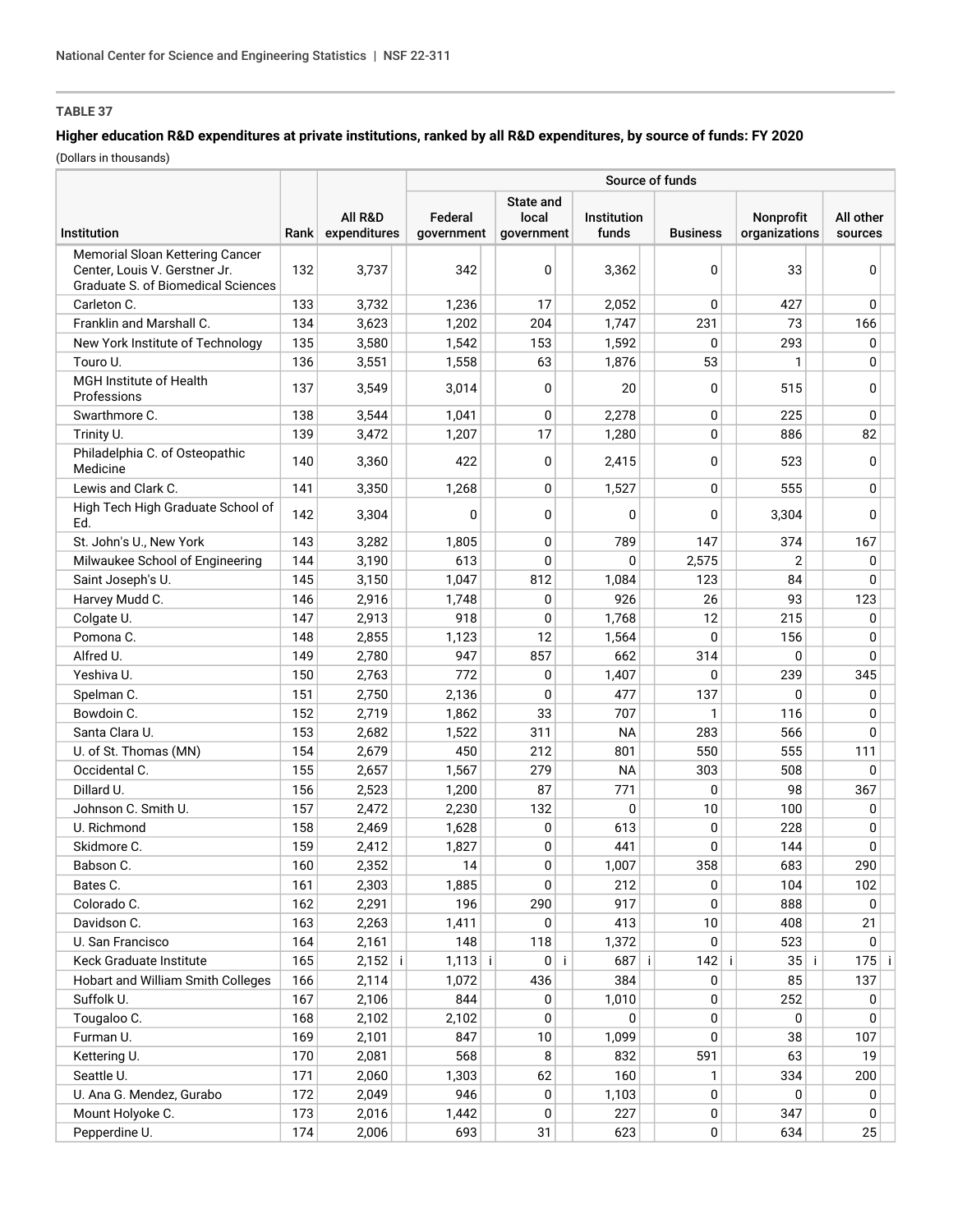## **Higher education R&D expenditures at private institutions, ranked by all R&D expenditures, by source of funds: FY 2020**

|                                    |      |                         | Source of funds |                       |              |                                  |             |                      |     |                 |    |                                   |    |                      |      |
|------------------------------------|------|-------------------------|-----------------|-----------------------|--------------|----------------------------------|-------------|----------------------|-----|-----------------|----|-----------------------------------|----|----------------------|------|
| Institution                        | Rank | All R&D<br>expenditures |                 | Federal<br>government |              | State and<br>local<br>government |             | Institution<br>funds |     | <b>Business</b> |    | <b>Nonprofit</b><br>organizations |    | All other<br>sources |      |
| Erikson Institute                  | 175  | 1,992                   |                 | 1,006                 |              | 0                                |             | 96                   |     | 0               |    | 890                               |    | $\mathbf{0}$         |      |
| Elon U.                            | 176  | 1,968                   |                 | 106                   |              | 0                                |             | 1,828                |     | 0               |    | 34                                |    | $\mathbf{0}$         |      |
| Claflin U.                         | 177  | 1,910                   |                 | 1,907                 |              | $\Omega$                         |             | $\Omega$             |     | $\Omega$        |    | 3                                 |    | $\mathbf 0$          |      |
| Palmer C. of Chiropractic,         |      |                         |                 |                       |              |                                  |             |                      |     |                 |    |                                   |    |                      |      |
| Davenport                          | 178  | 1,900                   |                 | 1,400                 |              | 0                                |             | 500                  |     | 0               |    | 0                                 |    | 0                    |      |
| Liberty U.                         | 179  | 1,894                   |                 | 886                   |              | 0                                |             | 513                  |     | 316             |    | 146                               |    | 33                   |      |
| Hamilton C.                        | 180  | 1,869                   |                 | 144                   |              | 0                                |             | 1,270                |     | 0               |    | 397                               |    | 58                   |      |
| Mercyhurst U.                      | 181  | 1,850                   | -i              | 690                   | $\mathbf{i}$ | 568                              | Ť           | 592                  | j.  | $\mathbf{0}$    | Ť  | 0 <sup>1</sup>                    | j. | 0 <sup>1</sup>       | -i l |
| Hawaii Pacific U.                  | 182  | 1,796                   |                 | 1,699                 |              | 52                               |             | 27                   |     | 0               |    | 4                                 |    | 14                   |      |
| Macalester C.                      | 183  | 1,755                   |                 | 647                   |              | 84                               |             | 794                  |     | 0               |    | 230                               |    | 0                    |      |
| Monmouth U.                        | 184  | 1,729                   |                 | 110                   |              | 1,149                            |             | 70                   |     | 20              |    | 309                               |    | 71                   |      |
| Middlebury C.                      | 185  | 1,720                   |                 | 1,546                 |              | $\Omega$                         |             | 132                  |     | 1               |    | 41                                |    | 0                    |      |
| U. of the Pacific                  | 186  | 1,713                   |                 | 1,375                 |              | 96                               |             | <b>NA</b>            |     | 13              |    | 229                               |    | $\mathbf 0$          |      |
| La Sierra U.                       | 187  | 1,647                   |                 | 618                   |              | 0                                |             | 531                  |     | 0               |    | 498                               |    | $\mathbf 0$          |      |
| Connecticut C.                     | 188  | 1,598                   |                 | 483                   |              | 0                                |             | 1,071                |     | 0               |    | 44                                |    | 0                    |      |
| Vassar C.                          | 189  | 1,568                   |                 | 1,055                 |              | 0                                |             | 306                  |     | 0               |    | 182                               |    | 25                   |      |
| Willamette U.                      | 190  | 1,546                   |                 | 401                   |              | 1                                |             | 768                  |     | 0               |    | 376                               |    | 0                    |      |
| Mills C.                           | 191  | 1,541                   |                 | 1,341                 |              | 24                               |             | 70                   |     | 0               |    | 90                                |    | 16                   |      |
| Colby C.                           | 192  | 1,536                   |                 | 809                   |              | $\Omega$                         |             | 388                  |     | $\mathbf{0}$    |    | 0                                 |    | 339                  |      |
| Roger Williams U.                  | 193  | 1,531                   |                 | 1,045                 |              | 80                               |             | 301                  |     | 17              |    | 88                                |    | 0                    |      |
| Lawrence Technological U.          | 194  | 1,521                   |                 | 405                   |              | 174                              |             | 64                   |     | 212             |    | 666                               |    | $\Omega$             |      |
| Calvin U.                          | 195  | $1,497$ i               |                 | 888                   | -i           | 30                               | -i          | 5 <sup>1</sup>       | -i- | 92              | ÷  | 176                               | j  | 306                  |      |
| U. of the Incarnate Word           | 196  | 1,469                   |                 | 869                   |              | 130                              |             | 155                  |     | 42              |    | 268                               |    | 5                    |      |
| Hofstra U.                         | 197  | 1,445                   |                 | 997                   |              | 231                              |             | 96                   |     | 3               |    | 64                                |    | 54                   |      |
| U. Hartford                        | 198  | 1,436                   |                 | 854                   |              | 0                                |             | 568                  |     | 14              |    | 0                                 |    | 0                    |      |
| National U. of Natural Medicine    | 199  | 1,428                   |                 | 912                   |              | 0                                |             | 333                  |     | 160             |    | 0                                 |    | 23                   |      |
| Trinity C., Hartford               | 199  | 1,428                   |                 | 1,019                 |              | 0                                |             | 353                  |     | $\overline{2}$  |    | 54                                |    | 0                    |      |
| Franklin W. Olin C. of Engineering | 201  | 1,404                   |                 | 293                   |              | 0                                |             | 530                  |     | 27              |    | 499                               |    | 55                   |      |
| Lafayette C.                       | 202  | 1,390                   |                 | 755                   |              | 14                               |             | 522                  |     | 1               |    | 53                                |    | 45                   |      |
| Marshall B. Ketchum U.             | 203  | 1,357                   | j.              | 323                   | j.           | 0                                | $\mathbf i$ | 685                  | ÷   | 349             | j. | $\overline{0}$                    | j  | 0                    | -i   |
| Wheaton C., Wheaton                | 204  | 1,322                   |                 | 324                   |              | 0                                |             | 309                  |     | 1               |    | 688                               |    | 0                    |      |
| Manhattan C.                       | 205  | 1,307                   |                 | 398                   |              | 174                              |             | 503                  |     | 232             |    | 0                                 |    | 0                    |      |
| Alaska Pacific U.                  | 206  | 1,261                   |                 | 148                   |              | 0                                |             | 0                    |     | 1,100           |    | 10                                |    | 3                    |      |
| Fairfield U.                       | 207  | 1,210                   |                 | 365                   |              | 0                                |             | 255                  |     | 0               |    | 590                               |    | 0                    |      |
| Ithaca C.                          | 208  | 1,199                   |                 | 981                   |              | 0                                |             | 170                  |     | 0               |    | 13                                |    | 35                   |      |
| Biola U.                           | 209  | 1,187 i                 |                 | $662$ i               |              | 18                               | -i          | $300$ i              |     | 79 i            |    | 97                                | j. | 31                   | -İ.  |
| Oberlin C.                         | 210  | 1,182                   |                 | 743                   |              | 0                                |             | 360                  |     | 73              |    | 6                                 |    | 0                    |      |
| New England C. of Optometry        | 211  | 1,150                   |                 | 785                   |              | 0                                |             | 166                  |     | 193             |    | 6                                 |    | $\mathbf 0$          |      |
| Albion C.                          | 212  | 1,132                   |                 | 272                   |              | 0                                |             | 860                  |     | 0               |    | 0                                 |    | 0                    |      |
| Saint John's U., Collegeville      | 213  | $1,130$ i               |                 |                       | 0 i          | 0 <sup>1</sup>                   | -i          | $1,130$ i            |     | $\overline{0}$  | j. | 0 i                               |    | $\overline{0}$       | -i l |
| Heidelberg U.                      | 214  | 1,125                   |                 | 188                   |              | 824                              |             | 48                   |     | 53              |    | 12                                |    | 0                    |      |
| Niagara U.                         | 215  | 1,124                   |                 | 24                    |              | 258                              |             | 352                  |     | 0               |    | 490                               |    | $\mathbf 0$          |      |
| Doane U.                           | 216  | $1,123$ i               |                 | $958$ i               |              | 0 <sup>1</sup>                   | -i-         | $148$ i              |     | 0 <sup>1</sup>  | ÷  | $17$ i                            |    | 0 i                  |      |
| Providence C.                      | 217  | 1,092                   |                 | 913                   |              | 0                                |             | 127                  |     | 0               |    | 52                                |    | $\mathbf 0$          |      |
| C. Wooster                         | 218  | 1,076                   |                 | 283                   |              | 0                                |             | 703                  |     | 0               |    | 90                                |    | 0                    |      |
| C. of Saint Benedict               | 219  | 1,069                   | -i              | 43 i                  |              | 0 <sup>1</sup>                   | -i          | $1,026$ i            |     | 0 <sup>1</sup>  | ÷  | 0 <sup>1</sup>                    | j. | 0 i                  |      |
| Union C., Schenectady              | 220  | 1,062                   |                 | 462                   |              | 4                                |             | 483                  |     | 24              |    | 58                                |    | 31                   |      |
| Andrews U.                         | 221  | 1,033                   |                 | 263                   |              | 2                                |             | 565                  |     | $\mathbf 0$     |    | 203                               |    | $\overline{0}$       |      |
|                                    |      |                         |                 |                       |              |                                  |             |                      |     |                 |    |                                   |    |                      |      |